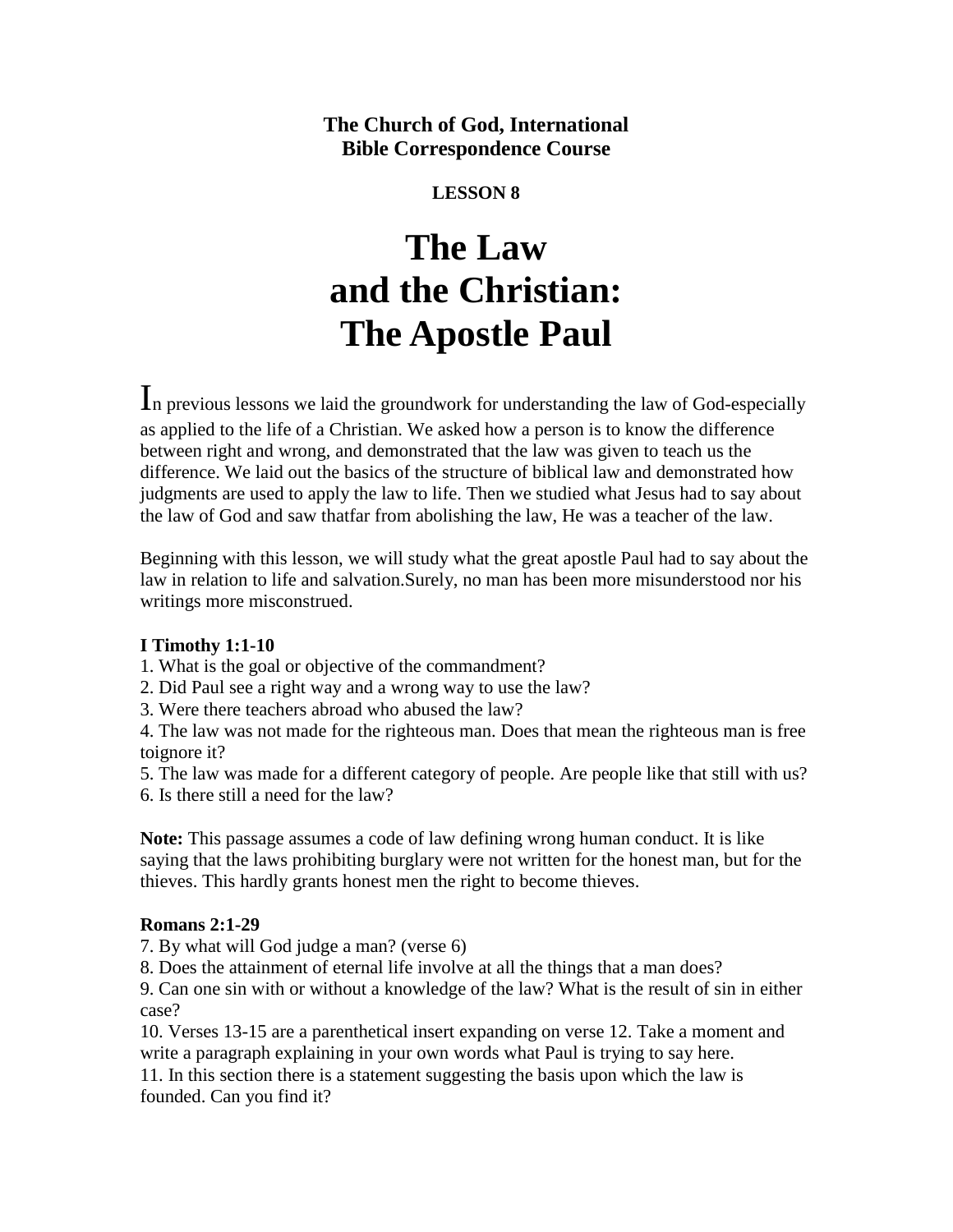12. How was it possible for the Gentiles to keep the law when they had never heard of it? (See also Romans 1:20-21.)

13. Will a man who refuses to do the law be justified before God? (verse 13)

14. There were both Jewish and Gentile converts in Rome. To which group is this chapter specifically addressed?

15. How is it possible to dishonor God? (verse 23) 16. Is it possible for God to count someone as circumcised, even when he is not?

17. Under what circumstances might a circumcised person be considered uncircumcised by God?

18. Which is better, to be circumcised and transgress the law, or to be uncircumcised and keep the law?

# **Romans 3:1-31**

19. Is circumcision, then, meaningless?

20. When it comes to sin, are the Jews any better than the Gentiles because they received the oracles (utterances) of God? (verse 9)

21. What does Paul feel that he has thus far proved in Romans? (verse 9)

**Note:** Before we are finished with this subject, we will repeatedly encounter the concept of being "under the Law." We will see that it means something quite close to the expression in verse 9,"under sin." In chapter one, Paul goes to some lengths to establish the corruption of the Gentile systems, then goes on in chapter two to put the Israelites in their place. Here he concludes that they are all under sin-they are sinners, they are guilty, and they are all under the judgment of God.

22. To whom does the law speak? (verse 19)

- 23. Is it only Jewish mouths which are to be stopped?
- 24. Is it only Jews who become guilty before God?
- 25. Who, then, is "under the law"? Is it Jews only?

**Note:** Be careful to understand that it is not the law that causes men to be guilty, but it is the law that makes man aware that he is guilty. The law speaks to them who are already under the law that they may become guilty "before God." Paul will explain later how the knowledge of the law made him aware of his guilt-something he otherwise might not have known.

- 26. Can a man justify himself by doing "deeds of the law"? (verse 20)
- 27. What is the purpose of the law, then?

**Note:** Compare verse 20 with Romans 2:13. Paul is an intelligent man. Does it seem likely that he would contradict himself so obviously and so quickly? There are two points of view on these verses. First, there is the possibility that the phrase "deeds of the law" is a very narrow expression having to do with sacrifices and rituals. In this interpretation, "the doers of the law" is a reference to the whole of the law, while "deeds of the law" means something more limited. The second interpretation attempts no distinctions in law but sees Paul as saying that the purpose of the law is not to wipe out past sins, but to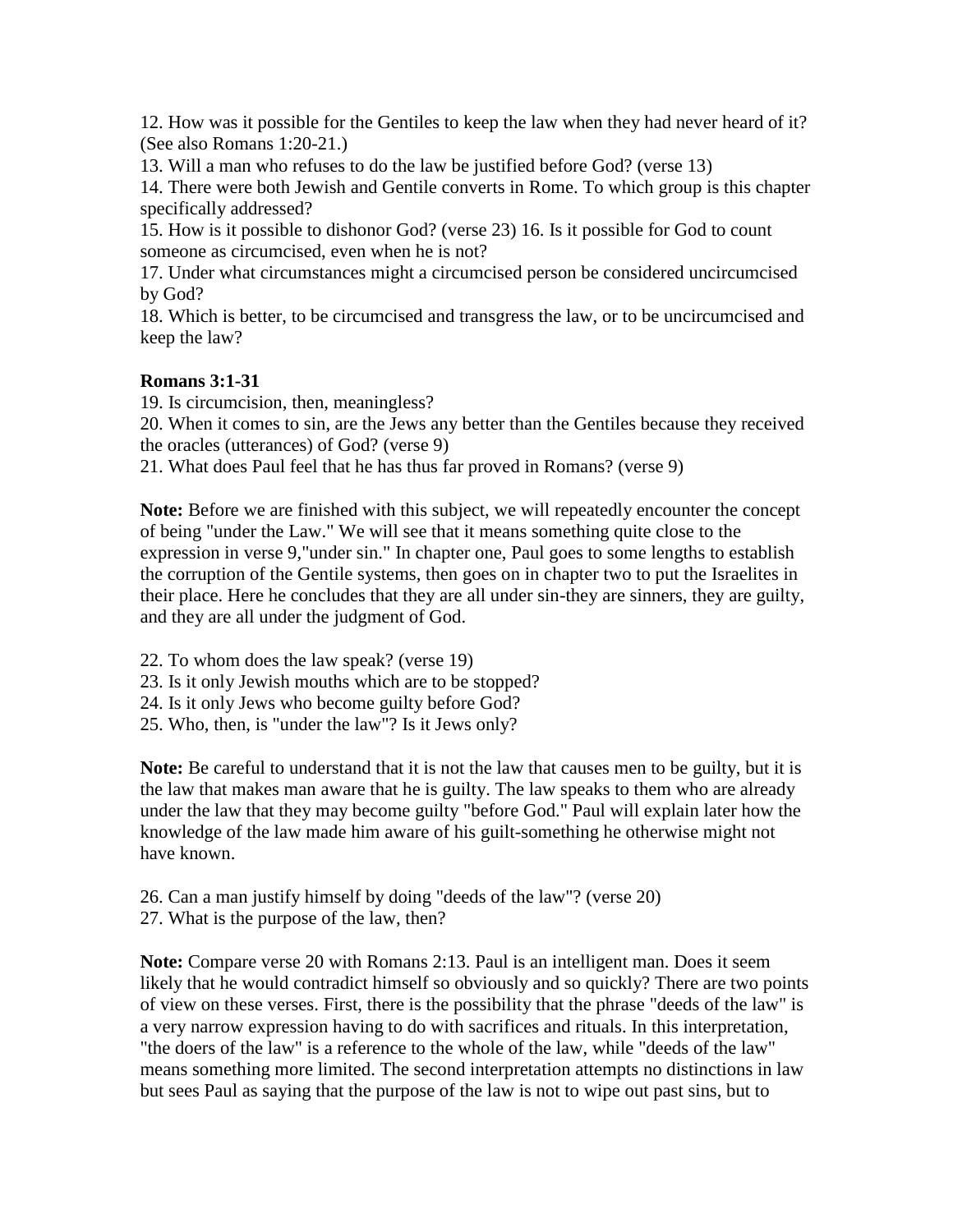make us know we are sinners. In 2:13, he is not saying that the law is instrumental in justification, but that those who would be justified by the blood of Christ cannot continue breaking the law-they must repent (Acts 2:38).

28. Is there a difference between Jews and Gentiles in their status before God? 29. Is there a different method of justification for Jews and Gentiles? Was there ever?

**Note:** In these passages, the word translated "without" in the authorized version is better translated "apart from." Remember that what is under discussion is not whether to keep the law, but whether one is justified by the law. Paul tells us, "by the law is the knowledge of sin." In other words, sin is the transgression of the law (I John 3:4). The law cannot make men good, but it can make them know when they are bad.

30. Even if a man kept the law of God perfectly, would he gain any credit with God? (Luke 17:3-10)

31. What is the effect of faith on the law? (verse 31)

32. Is the law somehow diminished, done away with, or abolished through faith?

#### **II Peter 3:15-17**

- 33. Did Peter consider Paul's letters to be plain and easily understood?
- 34. Would Peter have likely understood Paul's intent in his letters?

35. What was the error men were likely to fall into by twisting Paul's words? (verse 17)

**Note:** The word translated "the wicked" in the authorized version is better translated in the NIV and NRSV as "the lawless."

36. In the misapplication of Paul's epistles, was one more likely to make the mistake of (1) casting aside the law, or (2) keeping the law too diligently?

#### **Romans 4:1-25**

37. Was Abraham justified by works, or by faith?

38. Can righteousness be imputed to a man who has been a sinner?

**Note:** The short term for the imputation of righteousness is "justification. "Verses 7 and 8 are descriptions of the state of the justified man. Verses 4 and 5 are an explanation that justification is accomplished apart from a man's works. It is not to say that there is nothing for a man to do,but that there is nothing he can do to justify himself.

39. Must one be circumcised, then, in order to be justified?

40. For Abraham, did circumcision come before or after justification?

41. Is it possible for an uncircumcised person to be justified?

42. Can an uncircumcised Gentile, who has faith, be considered a son of Abraham? 43. If one could become an heir by works of the law well enough, what would be the effect relative to faith and the promise?

44. Can there be transgressions where there is no law?

45. In practice, what does the law actually work in life?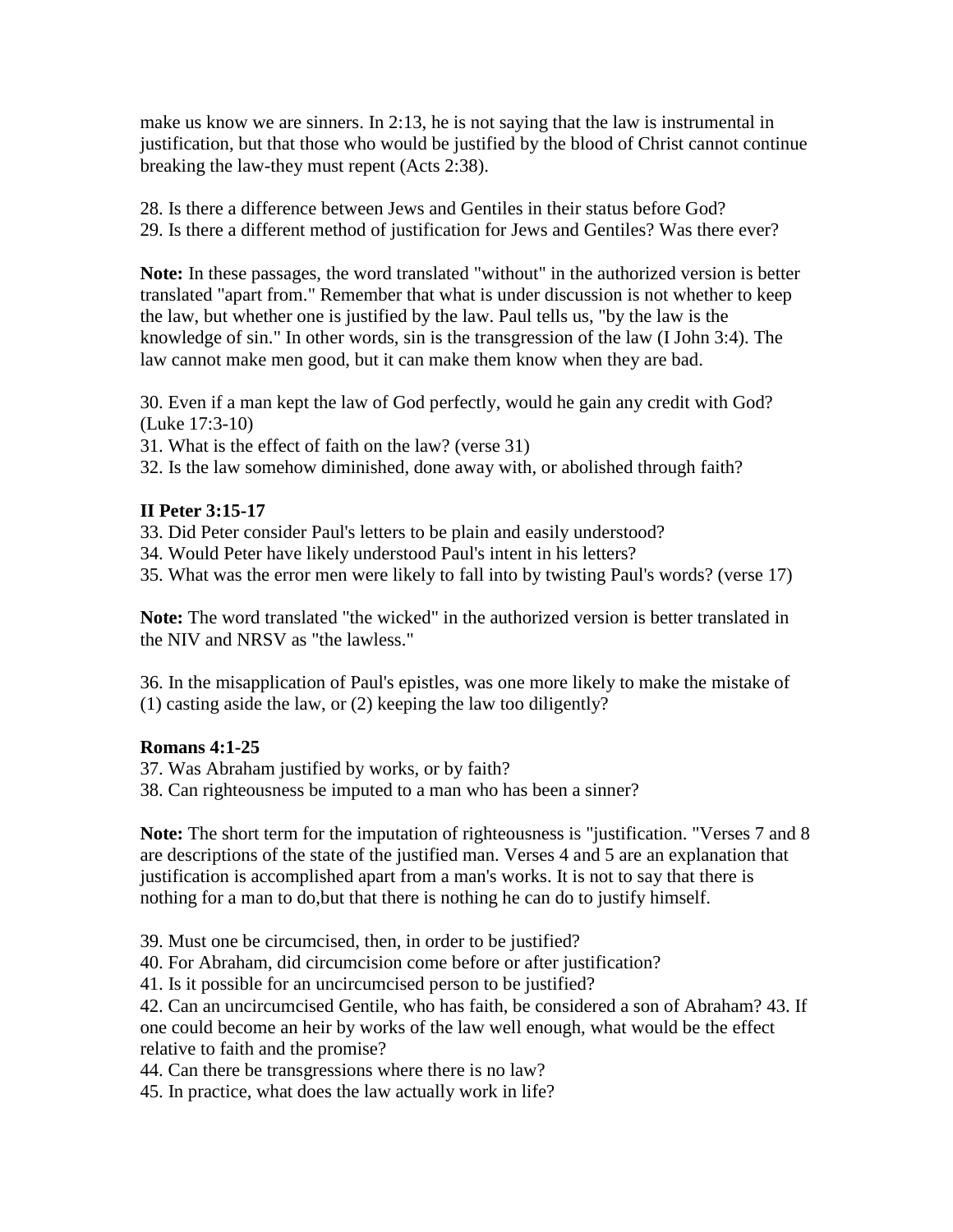46. What exactly was it that caused God to justify Abraham? (verses 21,22) 47. How, exactly, is our justification accomplished? Is it different from that of Abraham? (verses 24,25)

**Note:** Paul's entire thrust in this section of Romans has to do with justification. Justification is not ultimate salvation, but a declaration of innocence-our innocence. This is not to say that the lawn is done away, because the law reveals and defines the will of God for man. The law does not have the capacity to make one innocent-only to declare one guilty.

# **Romans 5:1-21**

48. Are we then justified by faith or by works?

49. What is the agency of our justification? (verse 9)

50. Is there a difference between justification and salvation? Which comes first?

51. What else happens at justification? (verse 10)

52. What is the agency of our salvation?

53. Sin entered the world by one man (Adam), but why did that death pass upon all men? (verse12)

54. When Paul says, "Until the law, sin was in the world," what law was he most likely talking about? (verse 13)

55. Was sin in the world before that law was given?

56. Did death pass upon men who had sinned, even though the sin was not the same as that of Adam?

57. Was there a law, then, prior to the codification of the law under Moses?

58. Was sin imputed to men because they broke that law?

59. What was the effect of the giving of the Mosaic law? (verse 20)

**Note:** Be careful with this one. Some have interpreted this to say that the law is a cause of sin. Paul will conclude that sin abounds in our consciousness as a result of the law. Because the law was given, man became aware of the abundance of his sin, and thus aware of his need for a savior.

60. What was even more abundant than sin?

#### **Romans 6:1-23**

61. What is sin? (See again I John 3:4.)

62. Since we are under grace, are we free to commit sin? (See verse 15.)

63. If you are "under the law," what is your relationship to sin? (verse 14)

64. We have seen John's definition of sin. Having read this chapter, take a moment to write a short paragraph describing Paul's definition of sin.

65. Paul speaks of being "under the law." Does he define sin in relation to that law or some other law? (See verses 14,15.)

66. Are we then free to break that law because we are no longer "under the law"?

# **Romans 7:1-25**

67. How long does the law hold "dominion over" a man?